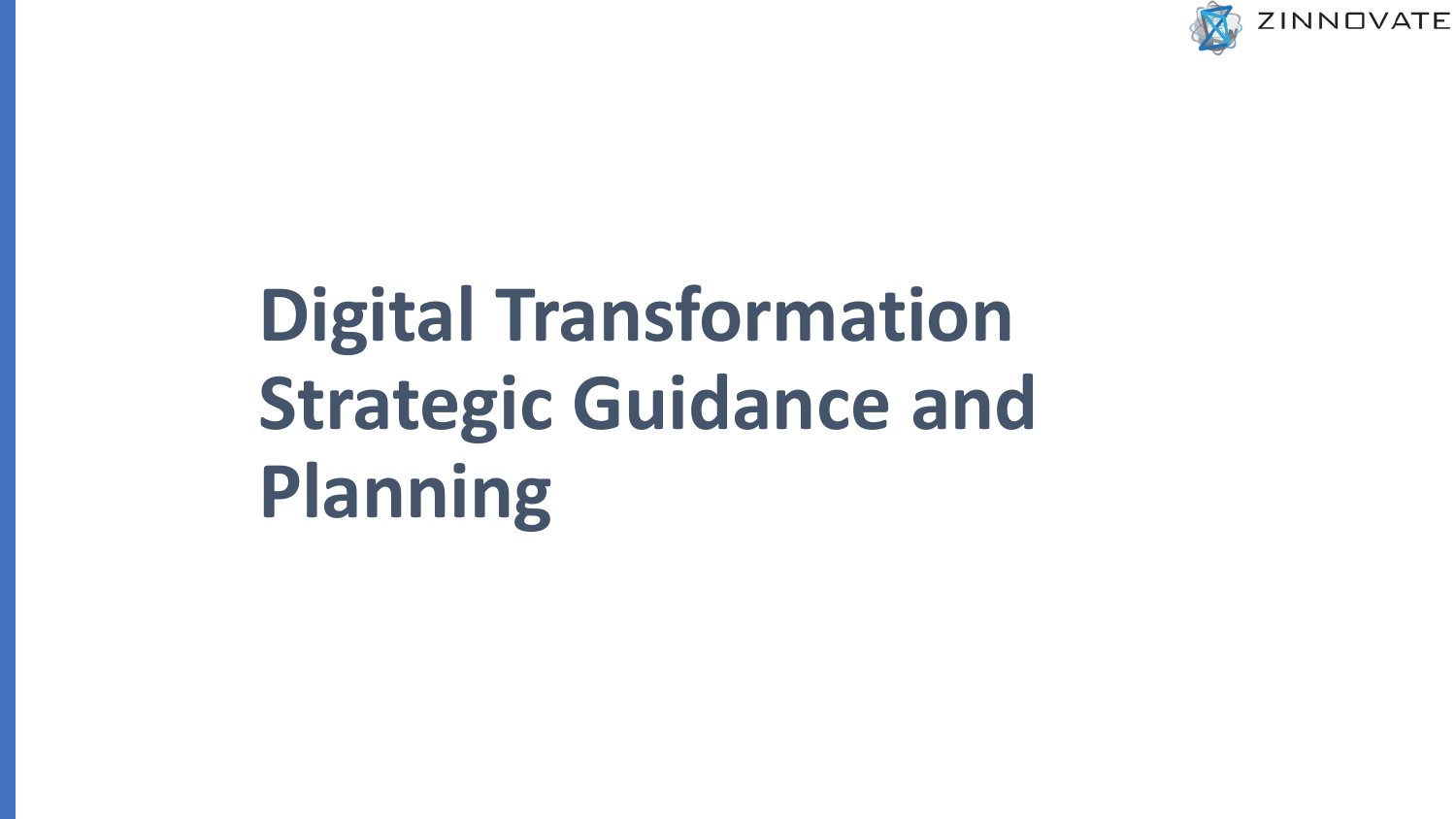

### **Our Experience**







With years of experience dealing with digital transformation projects in the Logistics industry, Zinnovate has gained the unique position to be able to provide guidance, strategy and delivery during the software selection process in specific to your industry.

From vendor selection to deployment strategy to risk and benefit realization our experience, knowledge sharing, and guidance will ensure the best possible chance of success.

In supporting you through this process we will be a trusted advisor, unbiased in our guidance.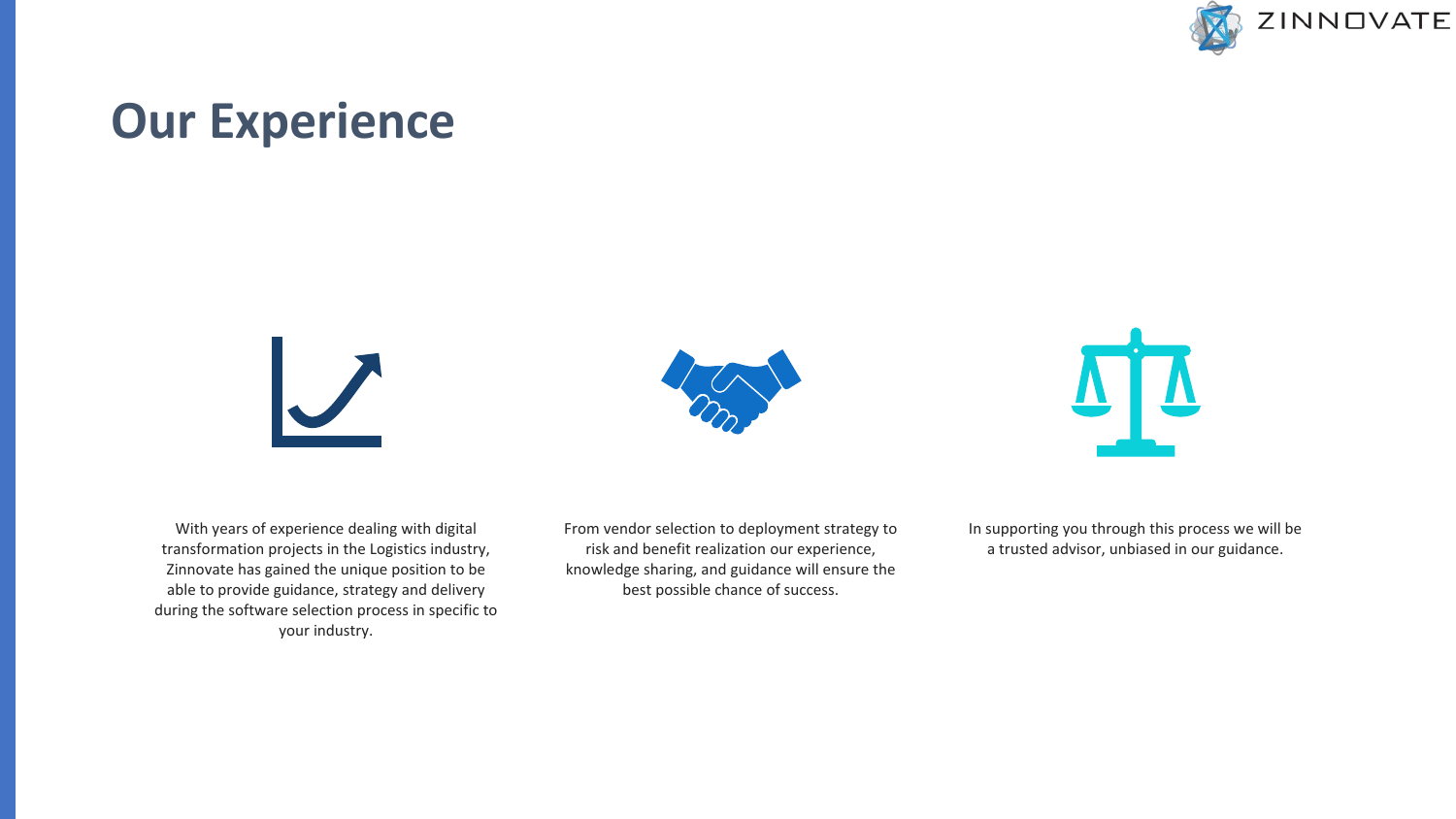

### **The Goal**





You own, we guide  $\left(\frac{\sqrt{2\pi}}{\sqrt{2\pi}}\right)$  Sitting on your side of the table



Offering you real experience based on actual cases



Unbiased, brutal honesty



Establish a clear vision of the way forward



Knowledge and Experience transfer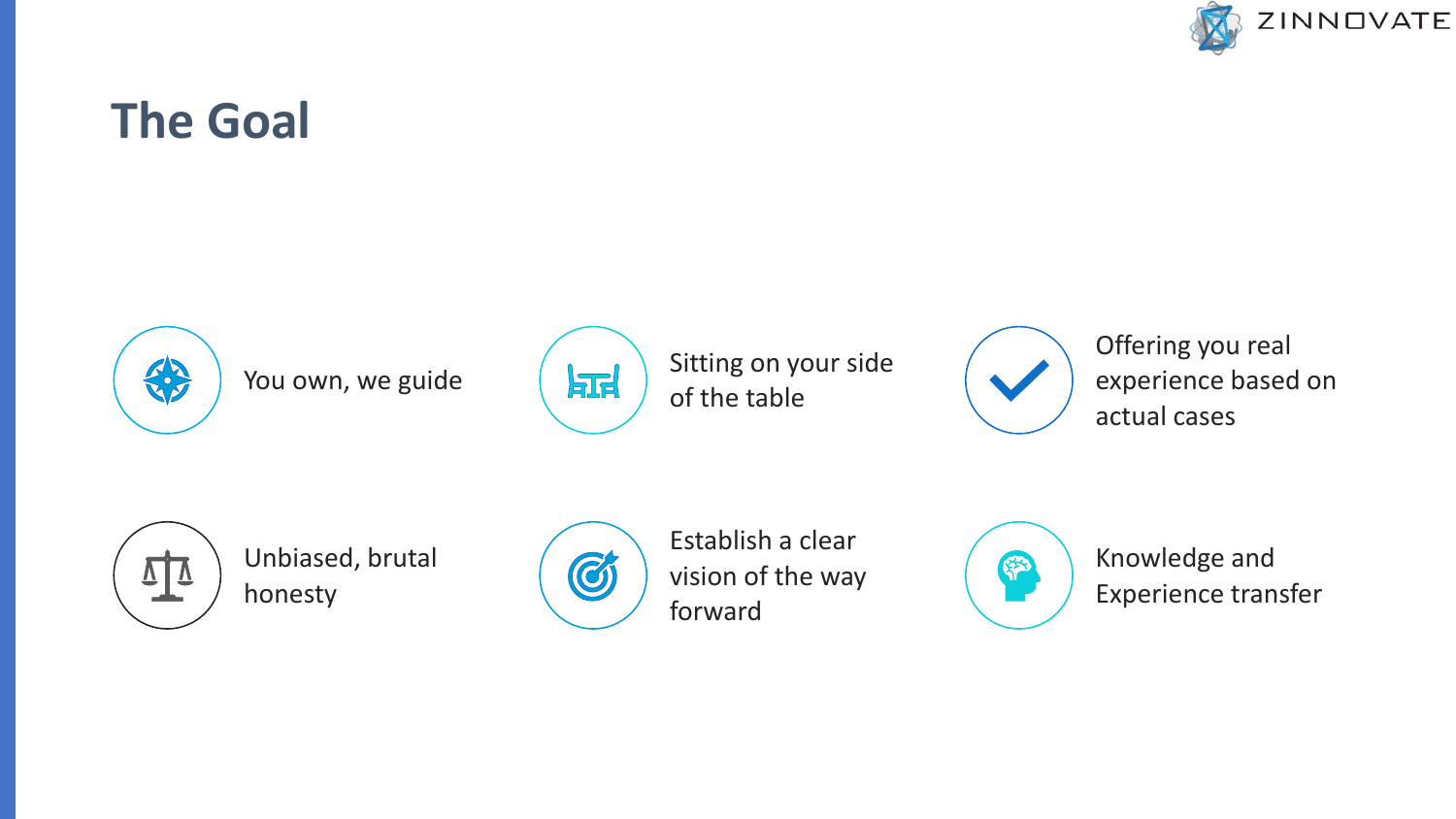### **ZINNOVATE**

#### **Deployment strategy**

Identify and define the correct deployment strategy for the customer

#### **Assess Functional Coverage analysis**

Assess validity of functional requirements, pre-requisite to gap analysis

#### **Risk Study**

Analyze risks, prepare risk reduction and mitigation strategy

#### **Benefit realization**

Identify benefits, productivity gains, advantage gains

#### **Resource Requirements**

Define sponsorship, core, training, development and deployment teams

#### **Support Structure**

Expert Advisory

Expert Advisory

Define business expert, testing and hypercare support teams

#### **Pilot country Selection**

Support pilot country selection process

#### **Vendor Evaluation – \*If Required**

Review the offering by vendors and provide guidance on realization of offering

#### **Integrations build timeline**

Review and make recommendations on integration build timeline

#### **Project plan**

Define a high-level project plan and timeline

#### **Gap Analysis** / **Gap closing strategy**

Define gaps, define gaps closing requirements, identify potential workaround solution



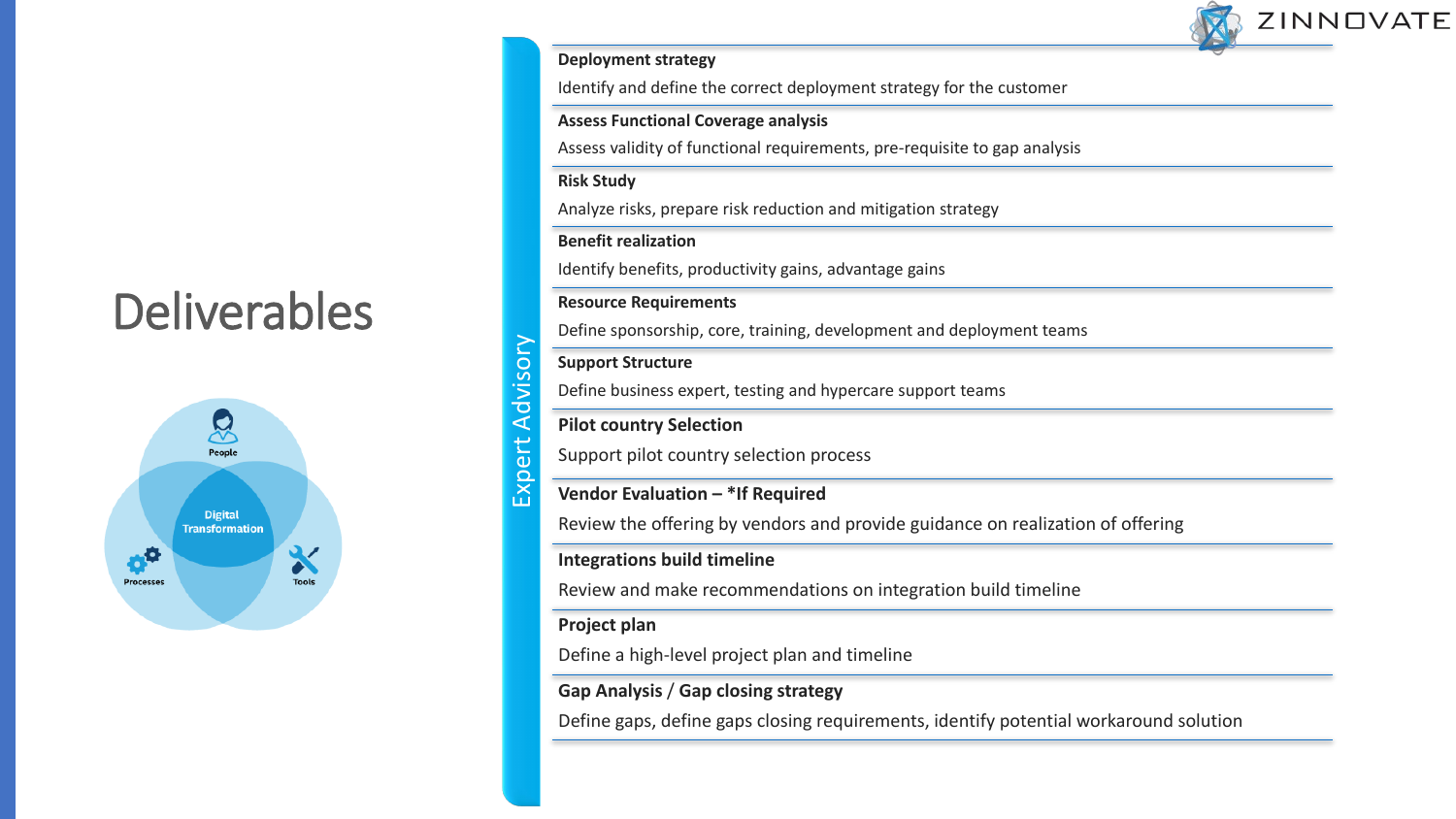

### **Overview of Discovery Week Sessions**

Structured work sessions will be conducted and additional time is allocated for offline analysis and preparation of the deliverables:

| <b>Topics</b>                              |
|--------------------------------------------|
| Deployment Strategy                        |
| <b>Assess Functional Coverage Analysis</b> |
| <b>Risk Study</b>                          |
| <b>Benefit Realization</b>                 |
| <b>Resource Requirements</b>               |
| <b>Support Structure</b>                   |
| <b>Pilot Country Selection</b>             |
| Integrations Build Timeline & Strategy     |
| Project Plan                               |
| Gap Analysis / Gap closing Strategy        |

**\*\* Timeline and specific dates to be confirmed based on availability of the customer and Zinnovate Resources.**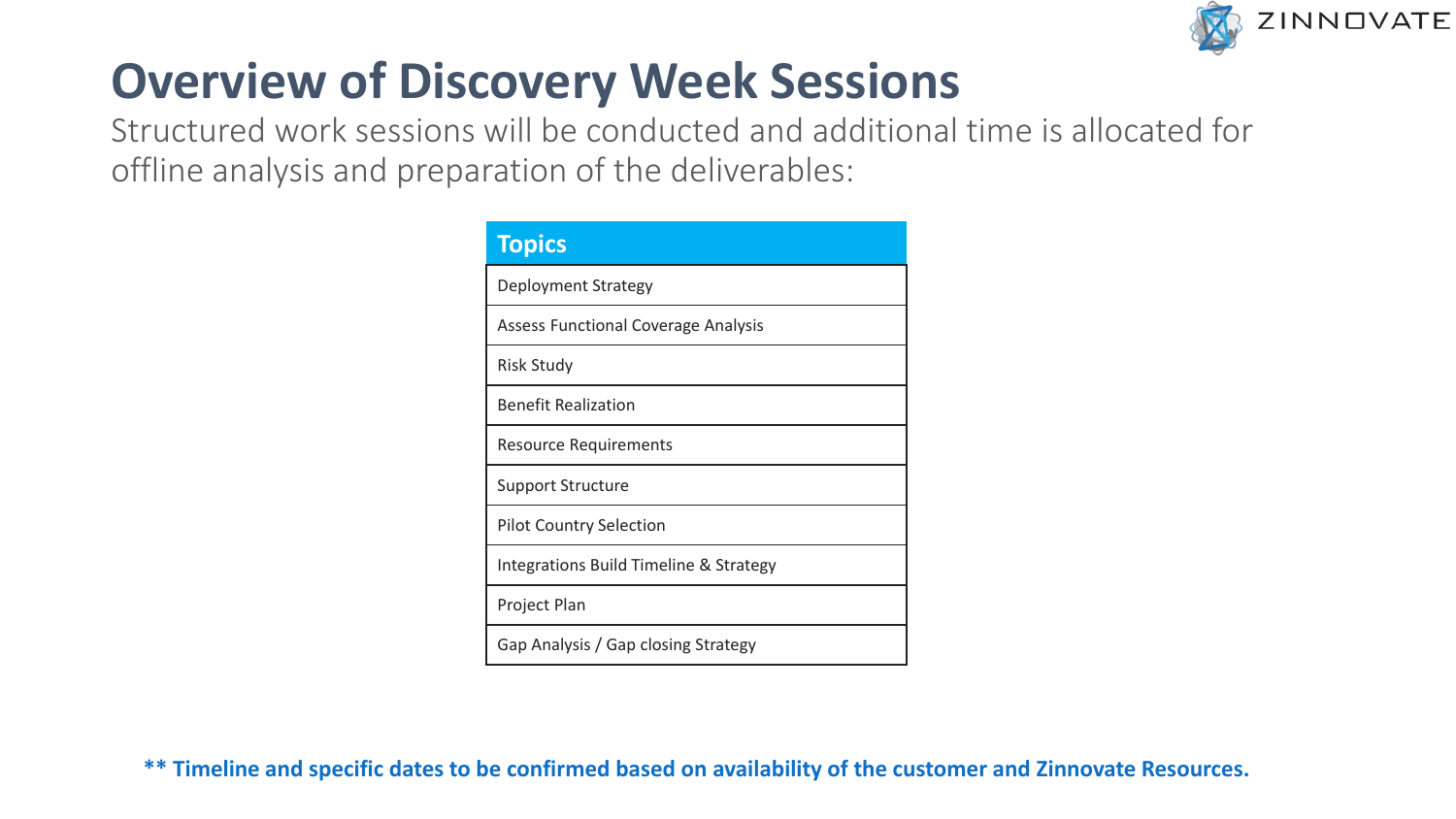

# **What to Prepare:**

### To be provided prior to work sessions:

- Branch list with which services they offer, eg: Air and Ocean
- User count per branch
- Shipment count per branch (average over 1 year) (Number of Imports / number of exports)
- Shipments per trade lane
- List of integrations required, if they are used by all branches or country specific (high level description only)
- Share any current business process documentation that will be moved to CW (Business process diagrams and SOP's)
- Please specify if there are any specific language requirements for the discovery workshops to be facilitated in.
- Outcome from any system evaluation that was done

**\*\* Timeline and specific dates to be confirmed based on availability of the customer and Zinnovate Resources.**